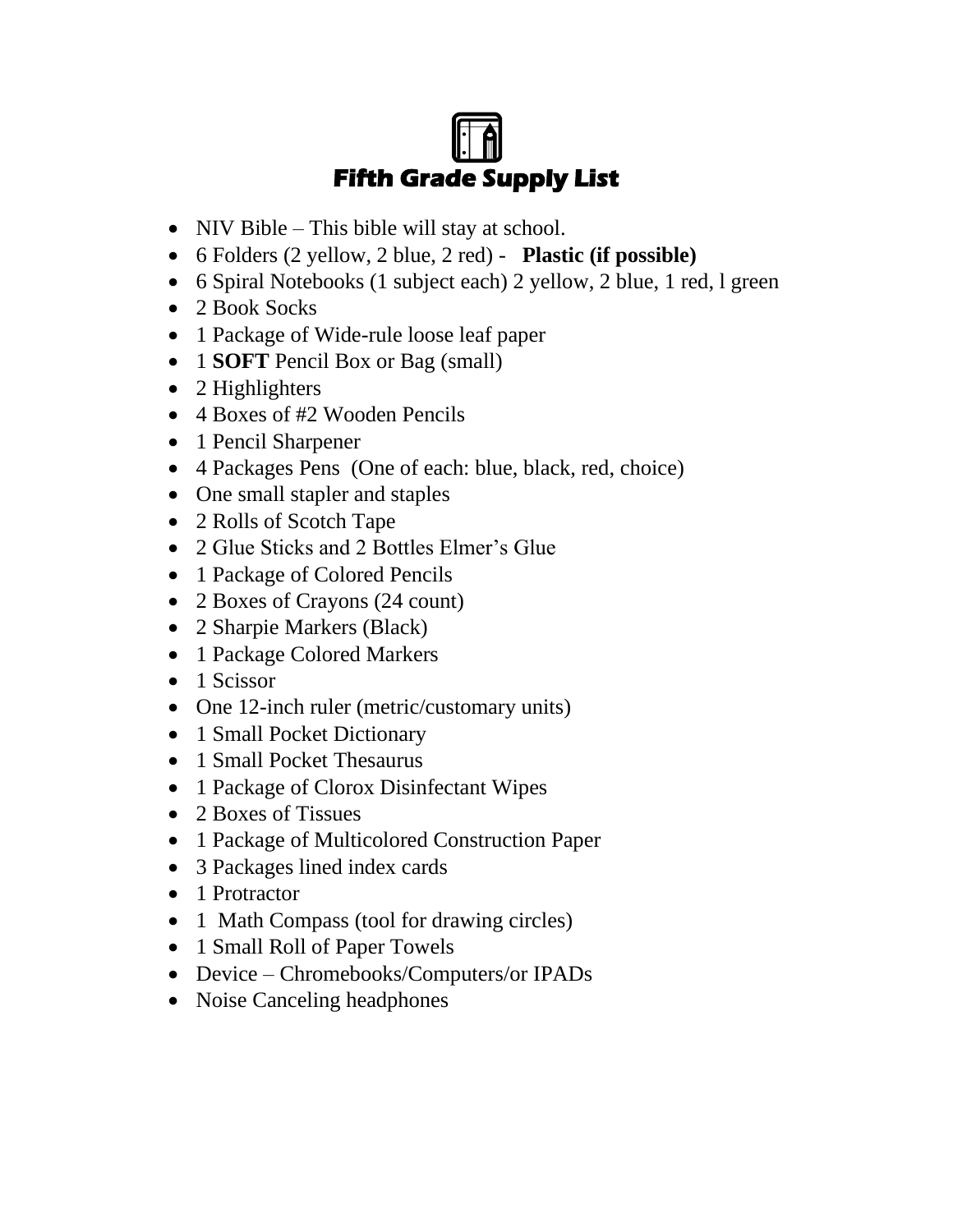June 2021



I pray your summer is filled with the blessing of books! Attached is a list of possible books to read. Summer Bridge Activities also contains a summer reading list in the front section of the workbook.

Please note that reading should never be viewed as a chore but instead a delightful undertaking to enrich one's life.

My goal, when it comes to reading, is to make life-long readers of my students. Here are some helpful hints to encourage your child to build a relationship with books:

Read together!

Not only is this a wonderful way to spend time together but also it sends a message to your child that you value books and reading.

If your child is reading a chapter book, you might suggest that you read a chapter to her/him and then she/he read a chapter to you, alternating chapters as you go.

Visit your local library and if your child does not have a library card, by all means – get her/him one. Afterwards, go out for ice cream to celebrate her/his entry into the Reading Community.

Set time aside each day to read together.

Set a blanket up outside, bring cookies and lemonade and have a picnic as you read. If your child wants to read silently to her/himself, bring your own book and read along side your child.

Fill your house with books! Summer garage sales are a fantastic way to pick up some low cost books. Abebooks.com is also a good source for purchasing books.

Make sure your child sees you reading often. Children learn more from what is modeled than what is said.

In closing….just read, read, read. As Thomas Jefferson said, "I cannot live without books."

May your summer be filled with the enchantment and magic of books!

Blessings! Mrs. Cacchioli